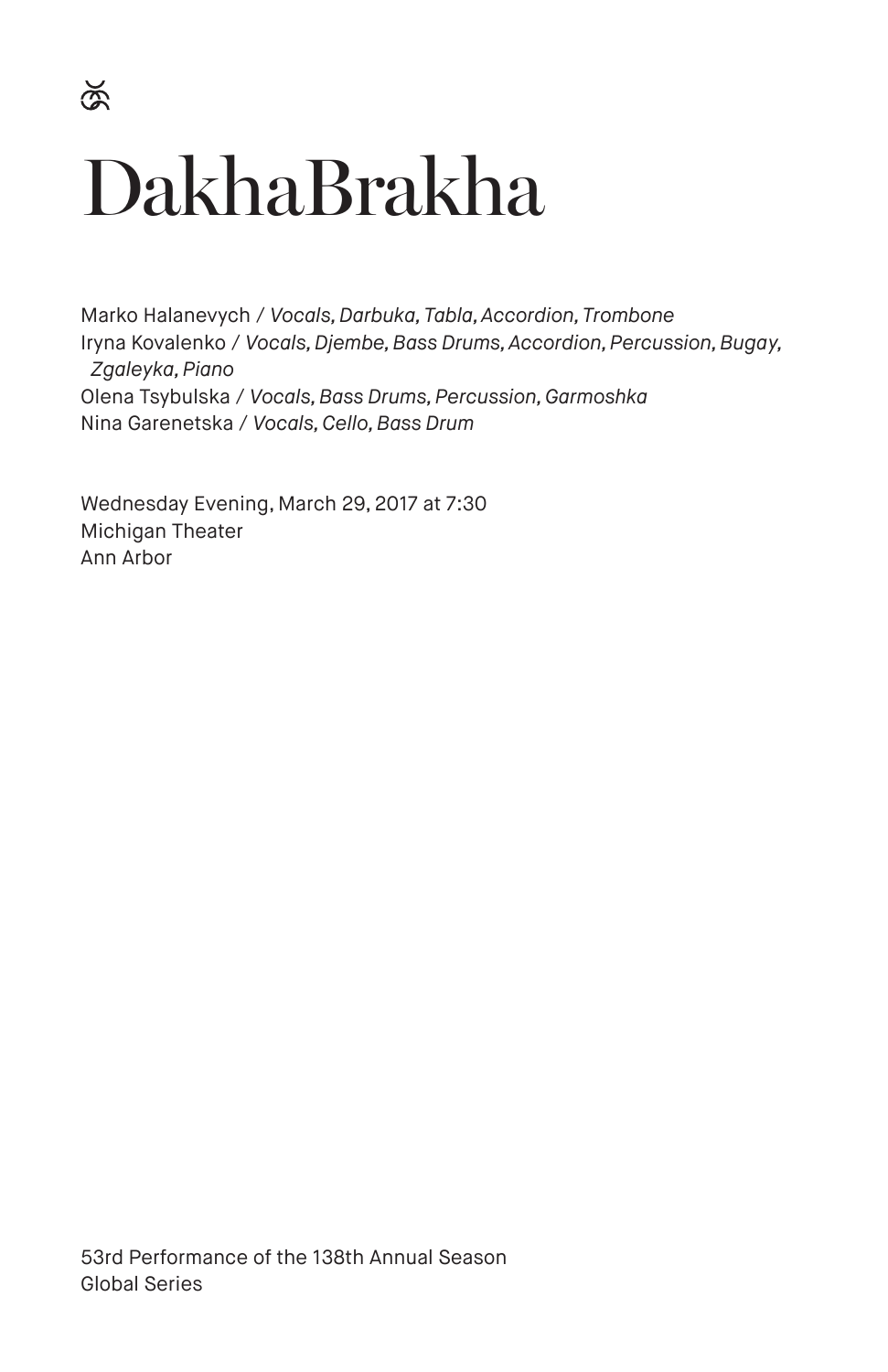Media partnership provided by Ann Arbor's 107one and WDET 101.9 FM.

Special thanks to Jenna Spinei, Cara Graninger, Michael Malis, and Allison Radell for their participation in events surrounding this evening's performance.

DakhaBrakha appears by arrangement with Riot Artists.

In consideration of the artists and the audience, please refrain from the use of electronic devices during the performance.

The photography, sound recording, or videotaping of this performance is prohibited.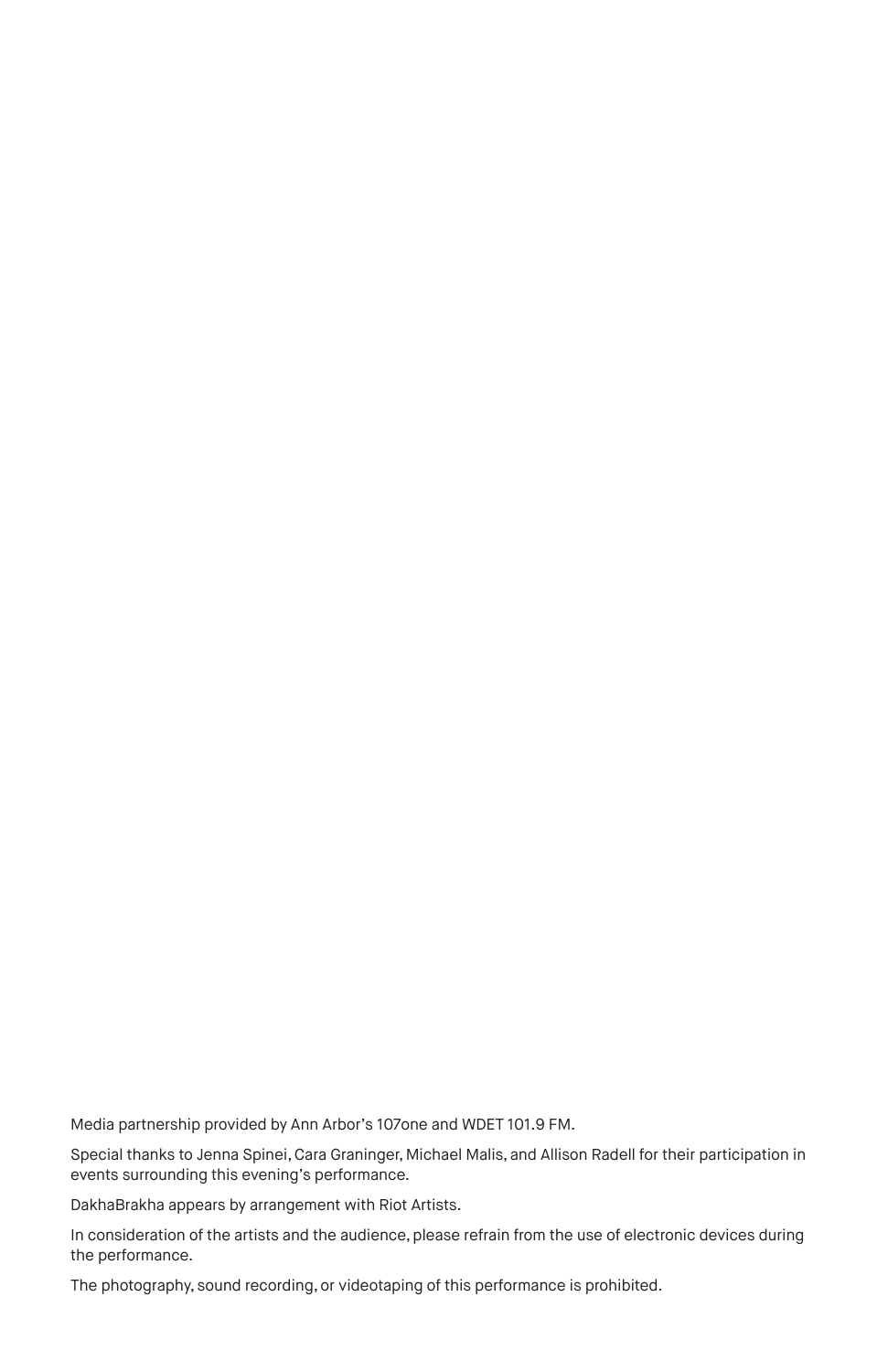### **PROGRAM**

*This evening's program will be announced from the stage by the artists and will be performed without intermission.*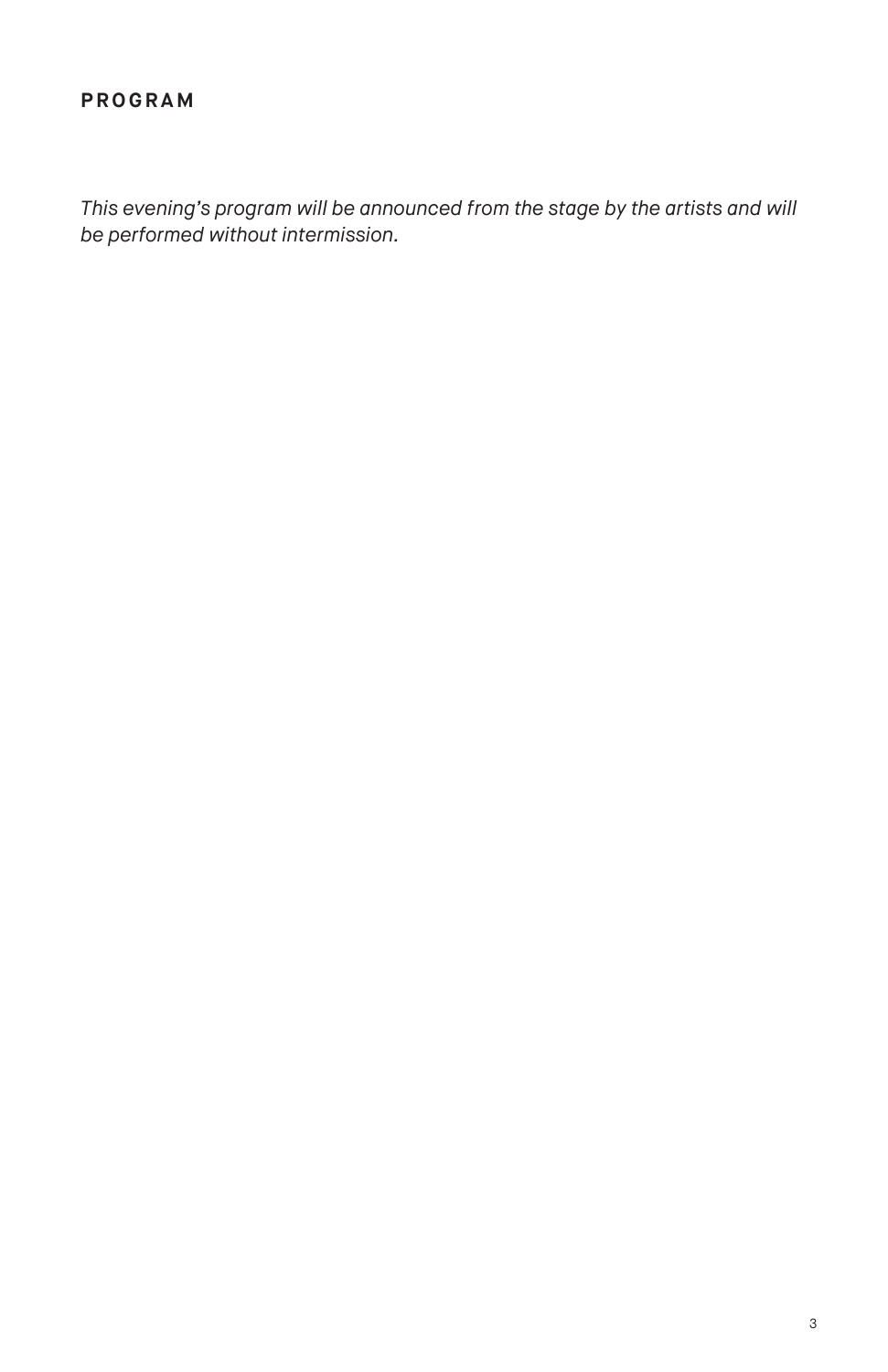## ETHNO-CHAOS: DAKHABRAKHA REINVENTS UKRAINE'S **UNSUNG ROOTS MUSIC WITH GLOBAL FINESSE**

A shadowy procession to the pounding of drums and to the murmur of a cello morphs into an anthem, an invocation, a wild and wacky breakdown. Drones and beats, crimson beads, and towering black lambs wool hats all serve as a striking backdrop for an unexpected, refreshingly novel vision of Eastern European roots music. This is the self-proclaimed "ethno-chaos" of Ukraine's DakhaBrakha, a group that feels both intimately tied to their homeland, yet instantly compelling for international audience.

"We just want people to know our culture exists," muses Marko Halanevych of DakhaBrakha, the remarkable Kiev-based ensemble that has broken down the tired musical framework for Ukrainian traditional music. "We want people to know as much as possible about our corner of the world."

The quartet does far more than introduce Ukrainian music or prove it is alive and well. They craft stunning new sonic worlds for traditional songs, reinventing their heritage with a keen ear for contemporary resonances. With one foot in the urban avantgarde theater scene and one foot in the village life that nurtured and protected Ukraine's cultural wealth, DakhaBrakha shows the full fury and sensuality of some of Eastern Europe's most breathtaking folklore. Refined yet saucy, eerie yet earthy, Ukrainian music has languished in relative obscurity, though its achievements are diverse and sophisticated: complex polyphonic

singing with interlocking lines so tight the ears buzz, long and philosophical epics, humorous ditties, instrumental virtuosity, and raucous dance tunes. Ritual and ribaldry, urbane composition and rural celebration, Asian influences and Western harmony all combine to give contemporary musicians a true wealth of potential sources.

DakhaBrakha knows these sources well: the three female vocalists have spent many summers traveling around Ukraine's villages collecting songs and learning from elder women in remote areas. Like these village traditionbearers, they have spent years singing together, a fact that resonates in the beautifully close, effortlessly blended sound of their voices. Marko grew up steeped in village life, and draws on his rural upbringing when contributing to the group.

Yet the young musicians and actors were determined to break away from purist recreations and from the stale, schmaltzy, post-Soviet remnants of an ideology-driven folk aesthetic. Urged on by Vladyslav Troitsky, an adventuresome theater director at the DAKH Center for Contemporary Art, a cornerstone of the Kiev arts underground, the group resolved to create something radically different. They wanted to experiment, to discover, to put Ukrainian material in a worldly context, without divorcing it from its profound connection to land and people. That's why tablas thunk and digeridoos rumble, filling out DakhaBrakha's sound, and yet never overshadow the deeply rooted voices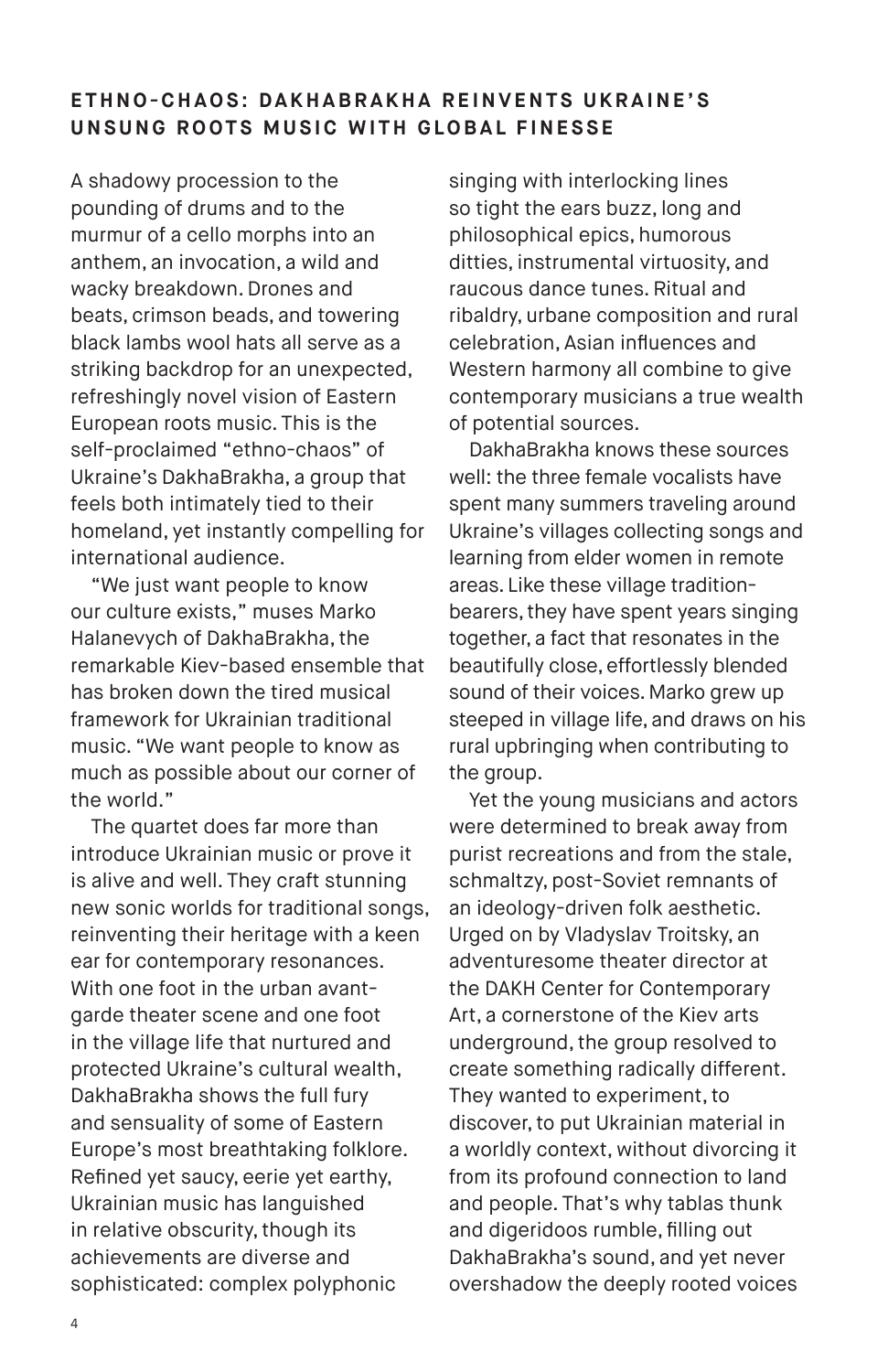and spare, yet unforgettable visual aesthetic.

"The beginning was pretty primitive," recalls Mr. Halanevych. "We tried to find rhythms to match the melodies. We tried to shift the emphasis of these songs. We know our own material, our native music well, yet we wanted to get to know other cultures and music well. We started with the Indian tabla, then started to try other percussion instruments. But we didn't incorporate them directly; we found our own sounds that helped us craft music."

Through this experimentation and repurposing of instruments from other cultures to serve DakhaBrakha's own sound, the band was guided by the restraint and elemental approach that owed a debt to the emotionally charged minimalism of Philip Glass and Steve Reich. "At the same time as we explored ethnic music, we got interested in minimalism, though never in a way that was literal or obvious," Mr. Halanevych explains. "The methods of minimalism seemed to us to be very productive in our approach to folk. The atmospheric and dramatic pieces that started our work together were created by following that method."

This mix of contemporary, cosmopolitan savvy and intimacy with local traditions and meanings cuts to the heart of DakhaBrakha's bigger mission: To make the world aware of the new country but ancient nation that is Ukraine. "It's important to show the world Ukraine, and to show Ukrainians that we don't need to have an inferiority complex. That we're not backward hicks, but progressive artists. There are a lot of wonderful,

creative people here, people who are now striving for freedom, for a more civilized way of life, and are ready to stand up for it."

*Program note courtesy of Rock Paper Scissors, Inc.*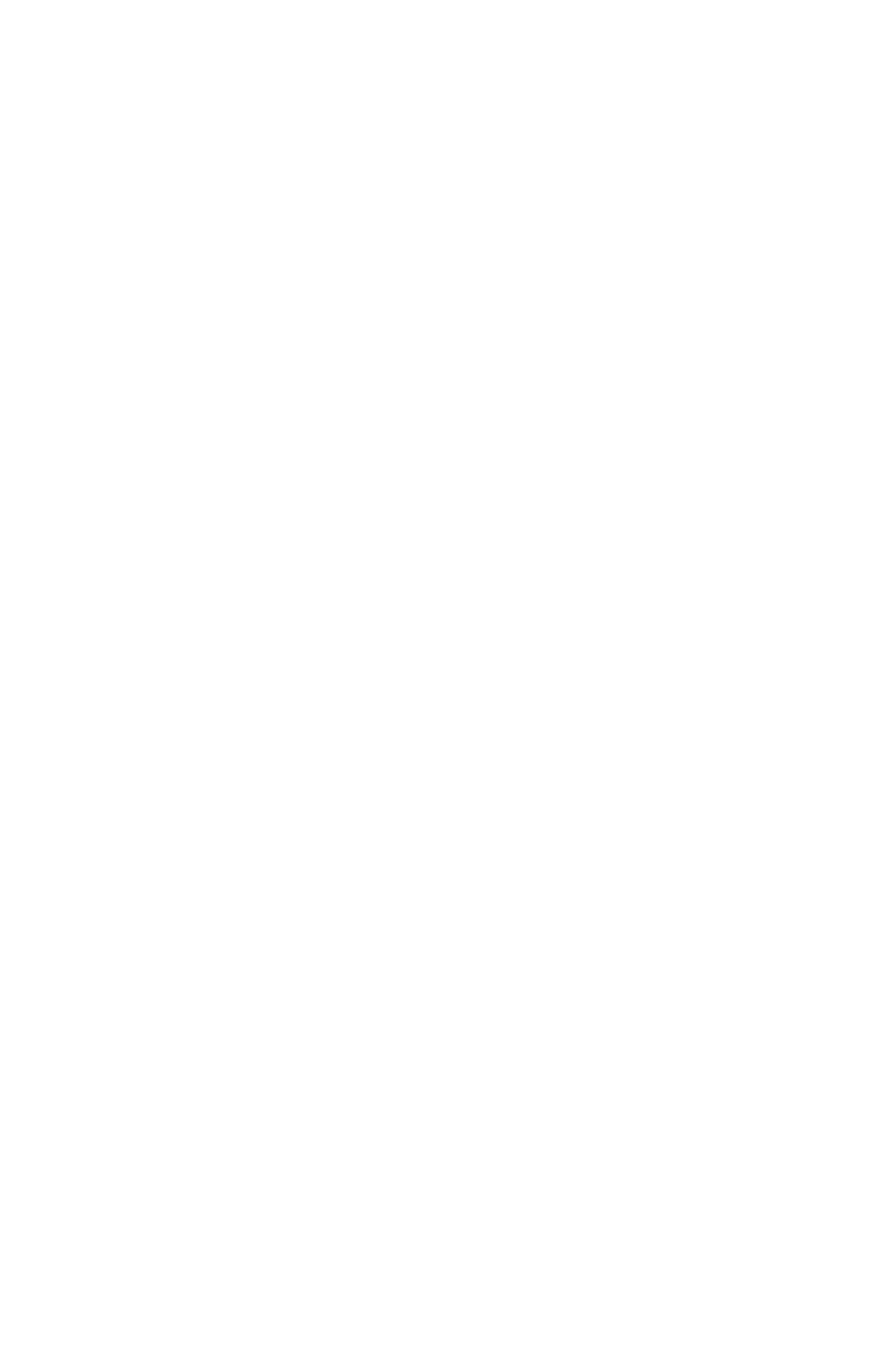### **ARTISTS**

**DakhaBrakha** is music quartet from Kiev, Ukraine. Reflecting fundamental elements of sound and soul, the Ukrainian "ethno chaos" band creates a world of unexpected new music. DakhaBrakha was created in 2004 at the Kyiv Center of Contemporary Art "DAKH" by the avant-garde theater director Vladyslav Troitskyi, and given the name that means "give/take" in the old Ukrainian language. Theater work has left its mark on the band's performances — their shows are always staged with a strong visual element.

After experimenting with Ukrainian folk music, the band has added rhythms of the surrounding world into their music, thus creating the bright, unique, and unforgettable sound of DakhaBrakha. They strive to help open up the potential of Ukrainian melodies and to bring it to the hearts and consciousness of the younger generation in Ukraine and to the rest of the world.

Accompanied by Indian, Arabic, African, Russian, and Australian traditional instrumentation, the quartet's astonishingly powerful and uncompromising vocal range creates a trans-national sound rooted in Ukrainian culture. At the crossroads of Ukrainian folklore and theater, their musical spectrum is at first intimate then riotous, plumbing the depths of contemporary roots and rhythms, inspiring "cultural and artistic liberation."

In March 2010, DakhaBrakha won the prestigious Grand Prix prize named after S. Kuriokhin, in the sphere of contemporary art, and confirmed its place in the culture once again. In March 2011 DakhaBrakha was discovered by Australian Womadelaide and began their ascent in the international music scene. They have since played more than 300 concerts and performances and have

taken part in major international festivals throughout Eastern and Western Europe, Russia, Asia, Australia, and North America. DakhaBrakha has also collaborated with international musicians including Port Mone, Kimmo Pohjonen Cluster, Karl Frierson, Steve Cooney, Inna Zhelannaya, Kievbass, Djam, and David Ingibaryan.

*UMS welcomes DakhaBrakha as the ensemble makes its UMS debut this evening.*